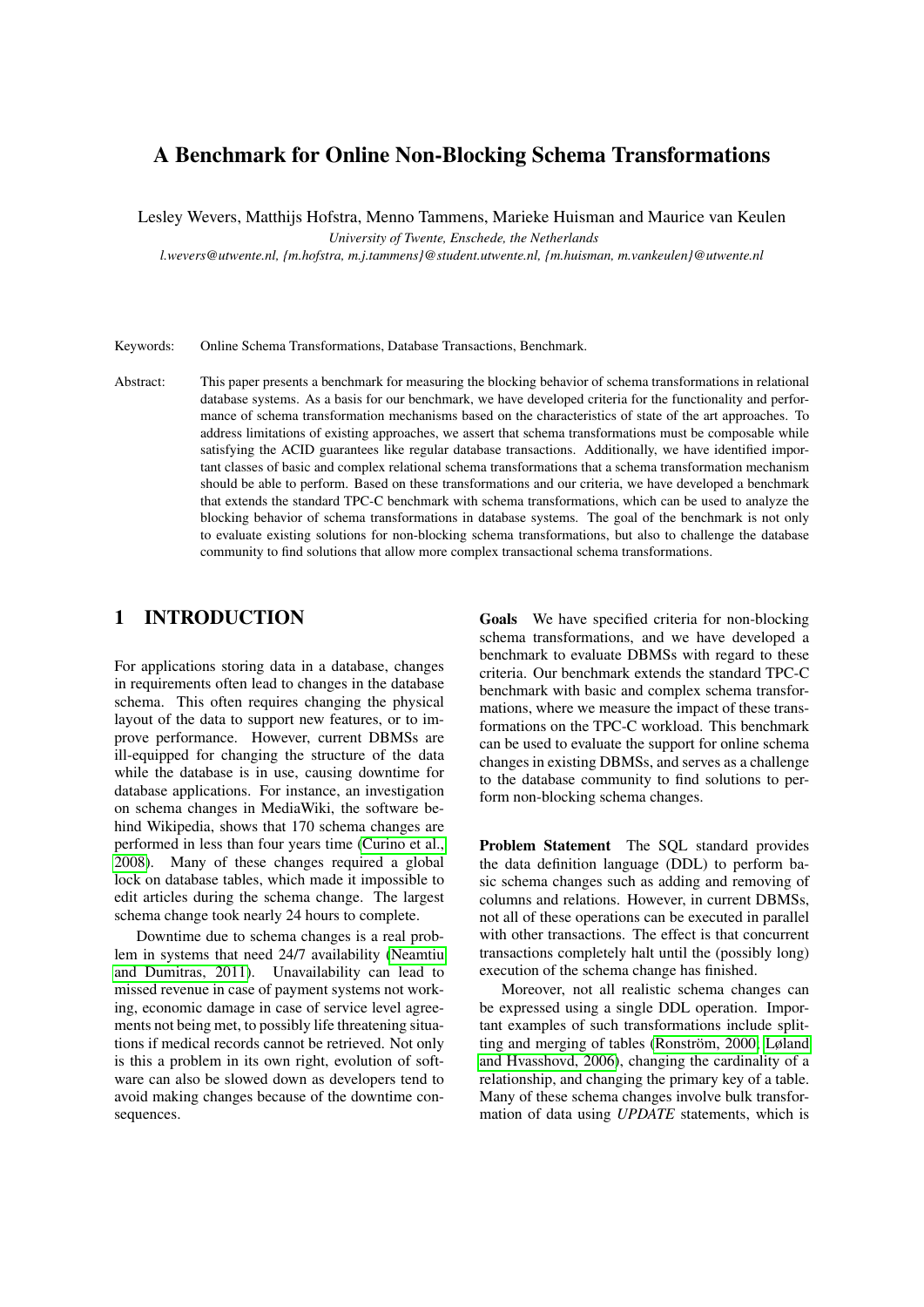blocking in most DBMSs to avoid concurrency conflicts. To complicate matters further, schema transformations can affect existing indices, as well as (foreign key) constraints.

To illustrate the problem, PostgreSQL can perform many DDL operations instantaneously, and allows DDL operations to be safely composed into more complex schema changes using transactions. This approach allows composed schema changes to be performed without significant blocking as long as they consist only of operations that can be performed instantaneously. However, bulk UPDATE operations and some DDL operations cannot be performed instantaneously, and all DDL and UPDATE operations take a global table lock for the duration of the transformation. The effect is that many complex transformations cannot be performed without blocking.

Another example is MySQL, which recently added limited support for online DDL opera-tions<sup>[1](#page-1-0)</sup>. However, while MySQL supports transactional schema transformations, it auto-commits after every operation, which requires the application program to handle all intermediate states of the transformation. Moreover, UPDATE operations cannot be performed online, which makes it impossible to perform many complex transformations online.

Tools such as pt-online-schema-change<sup>[2](#page-1-1)</sup>, oak-online-alter-table<sup>[3](#page-1-2)</sup>, and online-schema-change<sup>[4](#page-1-3)</sup> have been developed in industry to allow online schema transformations on existing DBMSs using a method developed by Ronström [\(Ronström, 2000\)](#page-10-2). While these tools are limited in capability, they show that there is a strong need for solutions, and that there is room for improvement in current DBMSs.

Overview In [Section 2](#page-1-4) we provide an overview of the state of the art in online schema changes, and show that current techniques are not sufficient for complex schema changes. To address the limitations of existing approach, we have specified general criteria for non-blocking schema changes, as discussed in [Section 3.](#page-2-0) Additionally, as discussed in [Sec](#page-4-0)[tion 4,](#page-4-0) we have identified important classes of relational schema transformations that we believe should be supported by schema transformation mechanisms. In [Section 5](#page-5-0) we discuss our benchmark which evaluates how DBMSs cope with the schema changes that we have identified against our criteria. In [Section 6](#page-9-0) we discuss our implementation of the benchmark, and show example results for PostgreSQL and MySQL.

Contributions The contributions of this paper are:

- A challenge for the database community to find solutions for non-blocking transactional schema transformations.
- Criteria for evaluating online schema transformation mechanisms in general, and for the relational data model in particular.
- A concrete benchmark based on TPC-C to evaluate the blocking behavior of online schema transformations in existing database systems.

## <span id="page-1-4"></span>2 STATE OF THE ART

This section provides a brief overview of the state of the art in non-blocking schema transformations. While we show that existing solutions are insufficient for complex transformations, we use their characteristics as a basis for our criteria for online schema transformations, which are discussed in the next section.

Synchronization Based Methods Ronström proposed a method that allows changing of columns, adding indices, and horizontally and vertical splitting and merging of tables by using database triggers [\(Ronström, 2000\)](#page-10-2). A benefit of Ronström's method is that it can be implemented on top of existing DBMSs that provide support for triggers. A number of tools have already been developed in industry, such as ptonline-schema-change. Løland and Hvasshovd provide *log redo* as an alternative implementation approach to Ronströms method, which reduces impact on concurrent transactions, but requires built-in support from the DBMSs [\(Løland and Hvasshovd, 2006\)](#page-10-3).

While Ronströms method can perform many schema transformations without blocking, it can take a long time until a transformation commits. Moreover, Ronströms methods only provides ACID guarantees for individual transformations. For complex transformations that consist of multiple schema transformations, Ronström proposes the use of SAGAs. The idea of SAGAs is to execute the individual operations of a transaction as a sequence of transactions, where for each operation an undo operation is provided that can be used to rollback the complete sequence [\(Garcia-Molina and Salem, 1987\)](#page-10-4). While SAGAs provide failure atomicity for composed transactions, they expose intermediate states of the transformation to database programs. This requires database programs to be adapted to handle these intermediate states, which requires additional development effort, and which is potentially prone to mistakes.

<span id="page-1-1"></span><span id="page-1-0"></span><sup>1</sup><dev.mysql.com/doc/refman/5.6/en/innodb-online-ddl.html> 2[www.percona.com/doc/percona-toolkit](#page-0-0)

<span id="page-1-2"></span><sup>3</sup>[code.openark.org/forge/openark-kit](#page-0-0)

<span id="page-1-3"></span><sup>4</sup>[www.facebook.com/notes/430801045932](#page-0-0)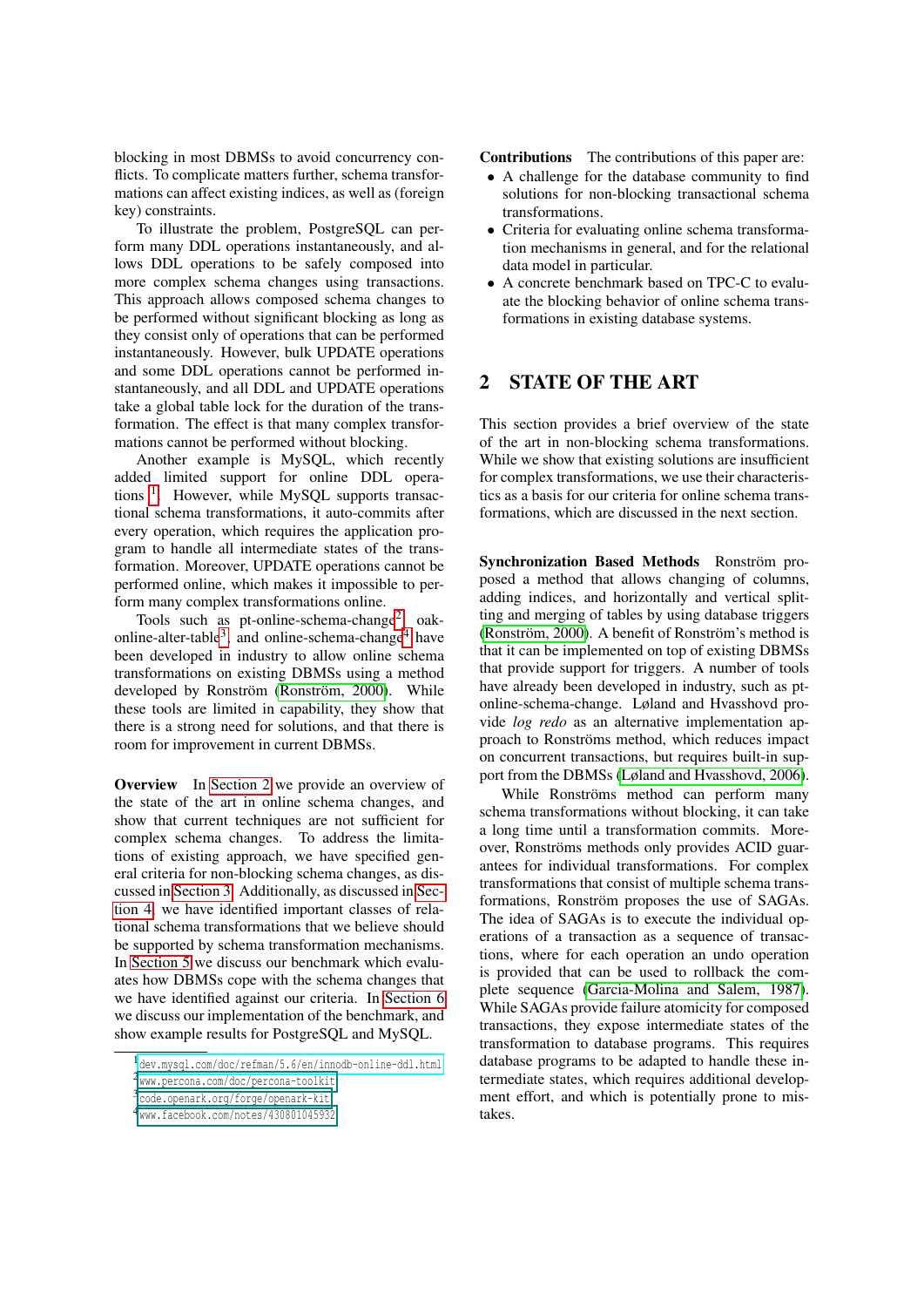On-the-fly Schema Changes Neamtiu et al. propose on-the-fly schema changes in databases [\(Neamtiu et al., 2013\)](#page-10-5). In their approach, a schema change command can specify multiple operations on multiple tables. Upon access of a table, a safety check is performed to see if a schema change is in progress. If so, data is transformed before it can be accessed. The authors have implemented a prototype in SQLite, and have performed experiments, showing very short time to commit and low overhead. However, their implementation does not allow a new schema transformation to start before any running schema transformation has completed. Their approach allows for composition of schema transformations to a limited degree, as an update operation can consist of multiple operations on multiple tables. However, they only support relatively simple operations, such as adding and removing relations and columns. Complex operations such as splitting and joining relations are mentioned as future work.

Online Schema Change in F1 Rae et al. investigate online schema change in the Google F1 database [\(Rae et al., 2013\)](#page-10-6), which is a relational DBMS built on top of a distributed key-value store. The distributed setting introduces additional complications, as inconsistencies between schemas in different compute nodes can lead to incorrect behavior. Their solution is to split a complex schema change into a sequence of simpler schema changes that are guaranteed not to perform conflicting operations on the distributed state. Each schema change operation is fully executed before the next one starts, so that the composed operation is guaranteed to be correct. However, while this approach allows for some complex transformations, many types of transformations are not covered. Moreover, similar to the use of SAGAs in Ronströms method, intermediate states of transformations are visible to database applications, which may have to be adapted to handle these states.

Rewriting Approaches Curino et al. investigate automatic rewriting of queries, updates and integrity constraints based on schema transformation specifications [\(Curino et al., 2010\)](#page-10-7). This provides an alternative approach to schema transformations by rewriting operations on the new schema to operations on the old schema. A similar approach is to use updatable views, where the new schema is represented as an updatable view over the old schema. However, these approaches do not provide a complete solution to online schema transformations, as the schema may need to be extended to store new types of data, or data may need to be physically rearranged to improve performance.

Related Topics Apart from physical transformation of data without blocking, another challenge in schema evolution is handling application migration. For instance, there is work on schema versioning, which investigates how multiple schema versions can be used concurrently through versioned interfaces [\(Roddick,](#page-10-8) [1995\)](#page-10-8). Work in this field can benefit from the ability to perform non-blocking schema transformations.

Also of note is the problem of keeping materialized views up to date, as many of the same issues of performing non-blocking physical schema transformations are encountered [\(Gupta and Mumick, 1995\)](#page-10-9).

Discussion Each of the discussed approaches to physical transformation of data has their own strengths and limitations. In particular, existing methods have different characteristics in terms of time to commit and the impact on concurrent transactions. For instance, on-the-fly transformations commit before the physical transformation of data starts, while Ronströms method commits after the physical transformation has completed. However, not all transformations can be performed on the fly, such as creating of indices or checking of constraints. Another important observation is that none of the existing approaches provides a satisfactory solution to composition of schema transformations. Current solutions generally expose database programs to intermediate states of the transformation, which breaks the isolation property of the ACID guarantees.

# <span id="page-2-0"></span>3 CRITERIA FOR ONLINE TRANSFORMATIONS

In this section we define criteria for non-blocking schema transformations, which we use as the basis for our benchmarks. Our criteria are based on the characteristics of the state of the art approaches to non-blocking schema transformations as discussed in the previous section. We address the limitations of existing approaches, while also considering their strengths. We specify criteria both for the functionality of schema transformations and for their performance. For every criterion, we discuss the *ideal* behavior of the schema transformation mechanism, and we also discuss what behavior we would still consider *acceptable* for systems that must be online 24/7. Note that our criteria make no assumptions about the specific strategies used to perform schema transformations, and also apply to data models other than the relational model.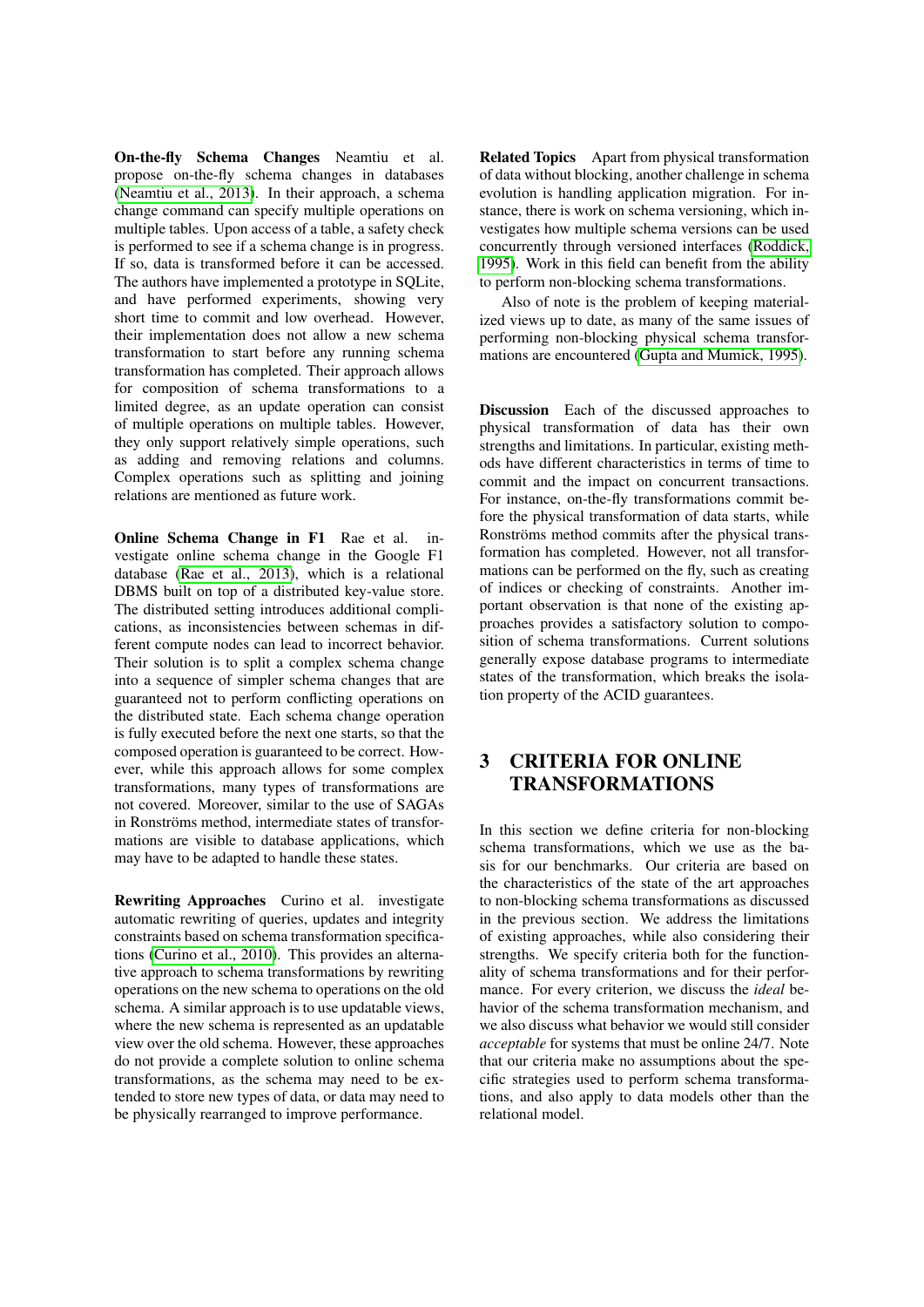Functional Criteria First, we specify criteria for the functionality provided by a schema transformation mechanism:

- 1. Expressivity. Ideally, an online schema transformation mechanism can perform any conceivable schema transformation online. For example, in the relational model this would be all schema transformations that can be expressed in SQL. However, in practice, it could be sufficient if we can only perform a subset of all possible transformations online. For instance, we discuss an important set of relational transformations in [Sec](#page-4-0)[tion 4,](#page-4-0) which could be sufficient in practice.
- 2. Transformation of Data. After a schema change commits, all existing data must be available in the new schema. This is the main challenge in performing schema transformations online, and any lesser guarantees are generally unacceptable.
- 3. Transactional Guarantees. For the correctness of database programs, and to ensure database integrity, it is important that schema transformations satisfy the ACID properties, as is currently the norm for OLTP transactions:
	- (a) Atomicity. Systems must allow transactional composition of basic schema transformations into more complex transformations, while maintaining transactional guarantees. If this is not possible, intermediate schemas of the basic schema transformations are visible to other transactions. For some applications this may be acceptable, but handling them comes at the cost of additional development effort.
	- (b) Consistency. Ideally, all defined constraints hold for the new schema. However, deferring the checking of constraint to a later time may be acceptable for certain applications.
	- (c) Isolation. The execution of transformations must have serializable semantics, i.e., all concurrent transactions must either see data in the old schema, or see data in the new schema. Partially transformed states where one part of the data is available in the old schema, and the other part is available in the new schema must not be visible to concurrent transactions.
	- (d) Durability Once a schema transformation has been committed, its effect must be persistent, even in the event of a system failure, i.e. all transactions that are serialized after the transformation must see the result of the transformation. After a system failure, it may never be the case that data is lost, that a database is left in a partially transformed state, or that a database is left in an intermediate state of a transformation.
- 4. Application Migration There must be a mechanism to ensure that database programs can continue to operate correctly during and after the schema transformation. Ideally, the system provides schema versioning or automatic rewriting of queries, updates and integrity constraints. However, it may be sufficient if stored procedures can be updated as part of a schema transformation.
- 5. Declarativity. Ideally, schema transformations are specified declaratively. The user should not have to be concerned with the execution details of a schema transformation. For instance, the SQL data definition language can be considered to be declarative. Manual implementation of schema transformations, e.g., using Ronströms method, can be expensive to develop and can be prone to mistakes that can damage data integrity, but could be acceptable in certain applications.

Performance Criteria Second, we specify criteria for the performance of online schema change mechanisms, where we assume that OLTP transactions and schema transformation transactions are executing concurrently. We first discuss the impact of schema transformations on OLTP transactions, and then we describe performance criteria for the schema transformations themselves.

- 1. Impact of a schema transformation on concurrent transactions Executing a schema change concurrently with other transactions will have an impact on those transactions. We distinguish several kinds of impact:
	- (a) Blocking. Transactions should always be able to make progress independent of the progress of concurrent schema transformations. Ideally, a schema transformation never blocks the execution of concurrent transactions. However, depending on the application, blocking for short periods of time, e.g., up to a few seconds, could be acceptable. Additionally, schema transformation mechanisms must never prevent new transactions from starting while a schema transformation is in progress.
	- (b) Slowdown. A general slowdown in throughput and latency of transactions is acceptable to a certain degree, depending on the application. Ideally, more complex transformations can be performed without causing additional slowdown. However, slowdown that depends on the complexity of the transformation could be acceptable, but may impose limitations on the complexity of online transformations.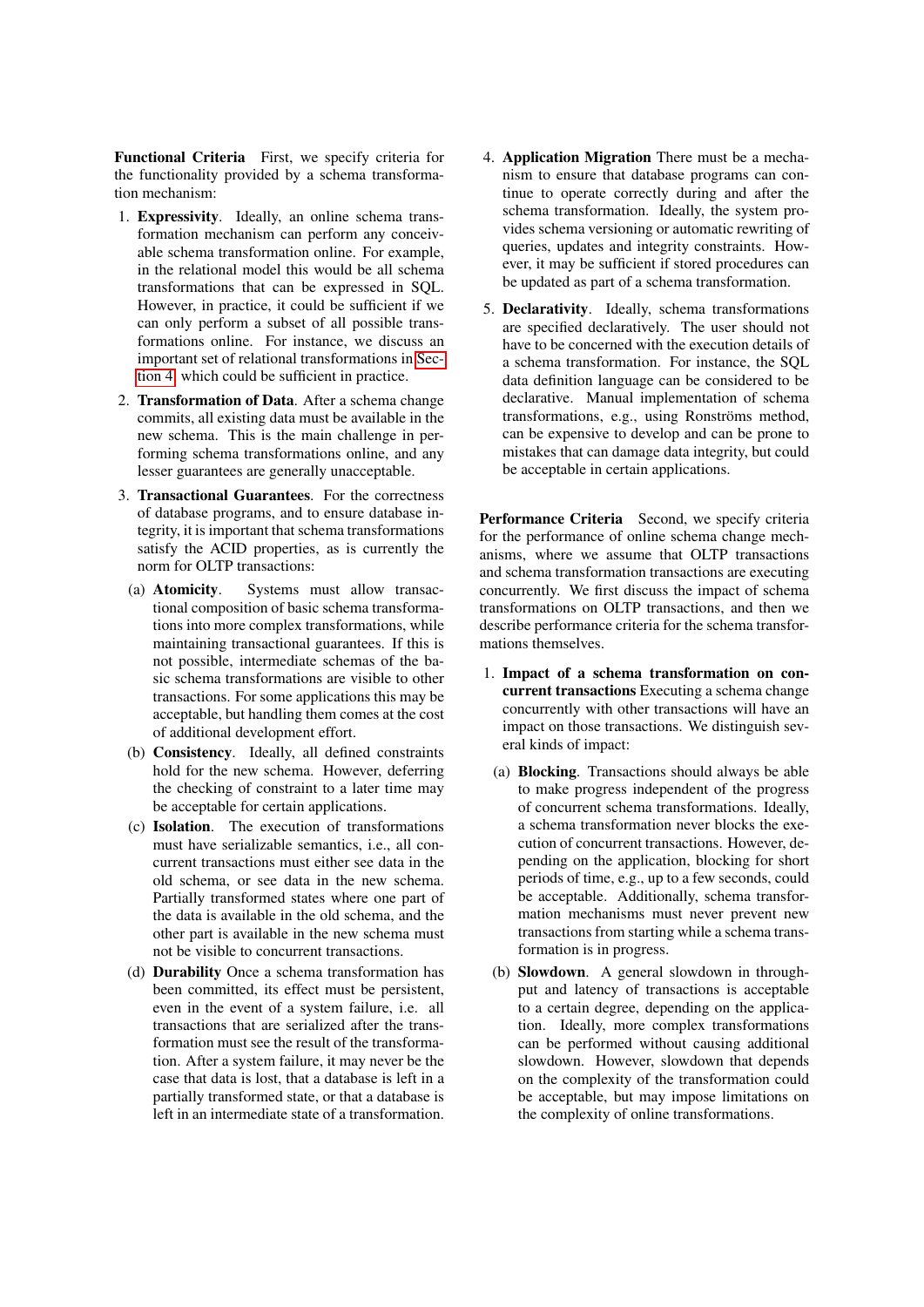- (c) Aborts. Ideally, schema transformations allow transactions that are already running to continue executing without aborting them. For instance, by means of snapshot isolation, and by translating updates on the old schema to the new schema. This is especially important for long-running transactions. However, it is acceptable to abort short-running transactions, as long as they do not suffer from starvation during the execution of the transformation.
- 2. Performance criteria for online schema transformations For online schema transformations, we have identified different requirements:
	- (a) Time to Commit. The time to commit is defined by how long it takes for the results of a schema transformation to be visible to other transactions. A very long time to commit can be unacceptable in time critical situations. To cater for on-the-fly transformation of data, i.e., transformation of data *after* the transformation has been committed [\(Neamtiu et al., 2013\)](#page-10-5), we want to distinguish time to commit from the *transformation time*, which is the total amount of time needed to transform all data in the database. As long as concurrent transactions are not impacted, the transformation time does not matter.
	- (b) Aborts and Recovery. Due to their long running time, it is generally not acceptable to abort schema transformations due to concurrency issues. As an exception, aborting a transformation before it is executed is acceptable, for instance, in case a conflicting schema transformations is already in progress. Moreover, aborts due to semantic reasons, such as constraint violations, cannot be avoided. In case of a system failure during a transformation, ideally the system can recover and continue execution of the transformation. However, due to the rarity of system failures, aborting the transaction could be acceptable. It is important that recovery from an abort also minimizes impact on concurrent transactions. Finally, a request for schema transformation should only be rejected if there is a conflicting uncommitted schema transformation; processing of any schema transformation that has already been committed should not delay the start of another schema transformation.
	- (c) Memory Usage. Apart from timing behavior, a schema transformation should not consume large amounts of memory. Ideally, a transformation should be performed in-place, and not construct copies of the data. However, depend-

ing on available hardware resources, it could be acceptable if additional memory is needed to perform the transformation.

Discussion Sockut and Iyer also discuss requirements for strategies that perform online reorganizations [\(Sockut and Iyer, 2009\)](#page-10-10). They consider not only logical and physical reorganizations, but they also have a strong focus on maintenance reorganizations, i.e., changing the physical arrangement of data without changing the schema. Their main requirements are correctness of reorganizations and user activities; tolerable degradation of user activity performance during reorganizations; eventual completion of reorganizations; and, in case of errors, data must be recoverable and transformations must be restartable.

Our main addition to these requirements is that basic transformations should be composable into complex transformations using transactions, while maintaining ACID guarantees and satisfying the performance requirements. A difference in our requirements is that instead of requiring eventual completion of transformations, we only consider the time to commit, and leave the matter of progress as an implementation detail to the DBMS, which may choose to make progress if this reduces impact on running transactions.

### <span id="page-4-0"></span>4 RELATIONAL TRANSFORMATIONS

In this section we identify important classes of relational schema transformations that could be required in practice. In our benchmark, we select representative transformations for these classes on the TPC-C schema. We do not make any a priori assumptions about the difficulty of schema transformations or the capabilities of existing systems. To identify important schema transformations, we consider databases that are implementations of Entity-Relationship (ER) models.

ER Models and Implementations ER modelling is a standard method for high-level modelling of databases [\(Chen, 1976\)](#page-10-11). In the ER model, a domain is modelled using entities and relationships between these entities, where entities have named attributes, and relationships have a cardinality of either 1-to-1, 1-to-*n* or *n*-to-*m*. An ER model can be translated to a relational database schema in a straightforward manner: Entities are represented as relations, attributes are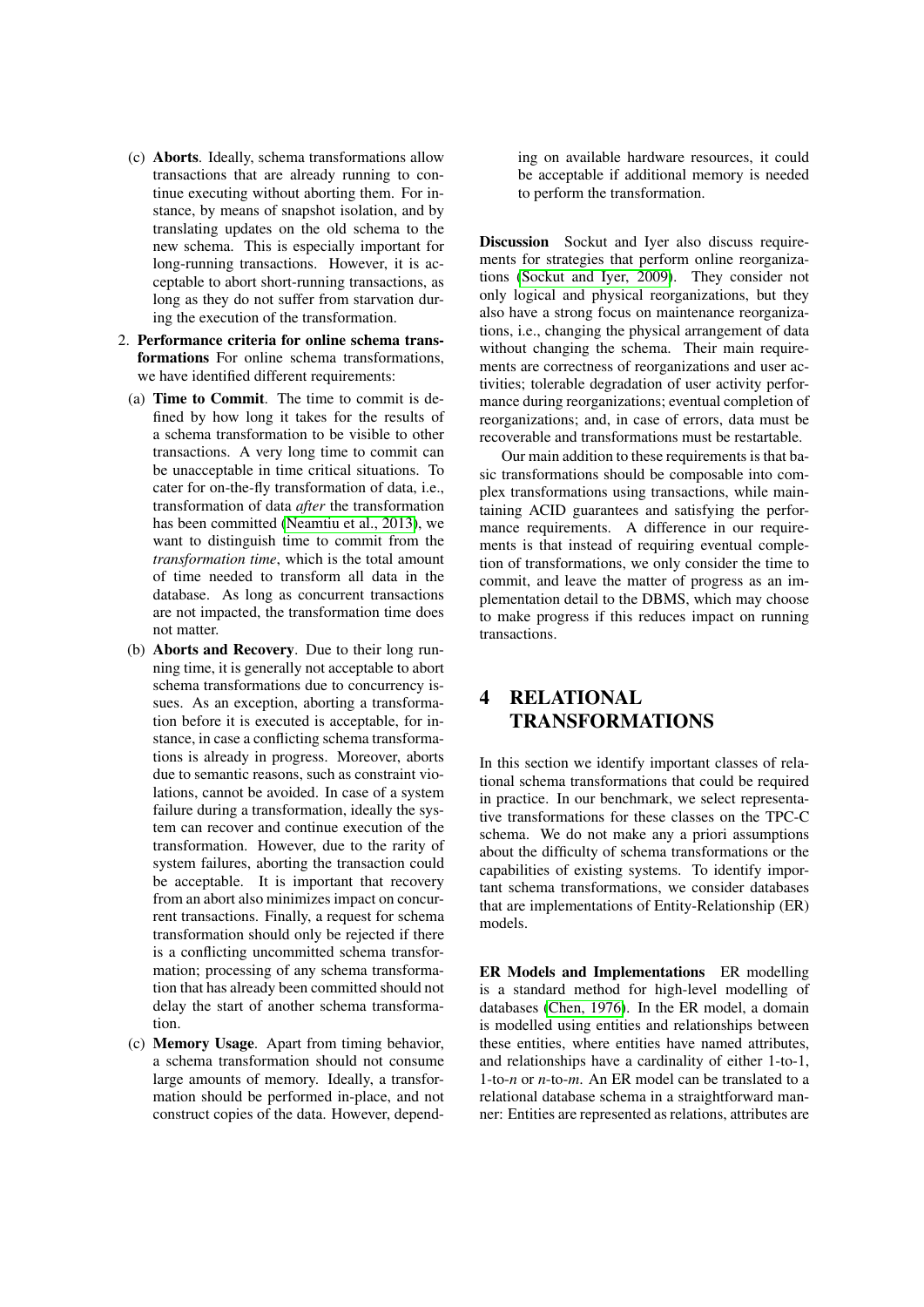mapped to columns and relationships are encoded using foreign keys. Several implementation decisions are made in this translation, for example, which types to use for the attributes and which indices to create. Based on this, we can identify two kinds of schema transformations: logical transformations that correspond to *changes in the ER model*, and physical transformations that correspond to *changes in the implementation decisions*.

ER Model Transformations We consider logical transformations on relational databases that correspond to the following ER-model transformations:

- Creating, renaming and deleting entities and attributes.
- Changing constraints on attributes, such as uniqueness, nullability and check constraints.
- Creating and deleting relationships, and changing the cardinality of relationships.
- Merging two entities through a relationship into a single entity, and the reverse, splitting a single entity into two entities with a relationship between them.
- Moving attributes from an entity to another entity through a relationship.

Note that certain changes in the ER model do not result in an actual change of the database schema, but only in a data transformation. For instance, changing the currency of a price attribute is an example of an ER-model transformation that needs no database schema change, but only a data transformation. Such schema transformations correspond to normal bulk data updates.

Implementation Transformations Furthermore, we also consider physical transformations on relational databases that correspond to changes in the implementation decisions:

- Changing the names and types of columns that represent an attribute.
- Changing a (composite) primary key over attributes to a surrogate key, such as a sequential number, and vice versa.
- Adding and removing indices.
- Changing the implementation of relationships to either store tuples of related primary keys in a separate table, store relationships in an entity table (for 1-to-*n* and 1-to-1 relationships), or merging of entity tables that have a 1-to-1 relationship.
- Changing between computing aggregations onthe-fly, or storing precomputed values of aggregations.

The above set of transformations is by no means complete, but it provides an important subset of schema changes that are used in practice, and it is sufficient for the benchmark to showcase the limitations of schema transformation mechanisms in existing database systems.

### <span id="page-5-0"></span>5 BENCHMARK SPECIFICATION

In this section, we describe a benchmark to investigate the behavior of online schema transformations in database systems. We shortly discuss the TPC-C benchmark, we specify how our benchmark should be performed, we discuss the interpretation of the results, and we define concrete schema transformations for the TPC-C schema. Finally, we discuss the completeness of our benchmark.

The TPC-C Benchmark The TPC-C benchmark [\(TPC, 2010\)](#page-10-12) is an industry standard OLTP benchmark that simulates an order-entry environment. [Figure 1](#page-5-1) shows a high-level overview of the TPC-C benchmark schema. TPC-C specifies the generation of databases of arbitrary sizes by varying the number of warehouses *W*. The workload consists of a number of concurrent terminals executing transactions of five types: New Order, Payment, Order Status, Delivery and Stock Level. The transaction type is selected at random, following a distribution as specified by TPC-C. The TPC-C benchmark measures the number of New Order transactions per minute. Additionally, TPC-C also specifies response time constraints for all transaction types.

Our benchmark extends the TPC-C benchmark with schema transformations, but does not require modifications, i.e., we use a standard TPC-C database and workload. This means that existing TPC-C benchmark implementations can be used. However,

<span id="page-5-1"></span>

Figure 1: TPC-C schema overview [\(TPC, 2010\)](#page-10-12).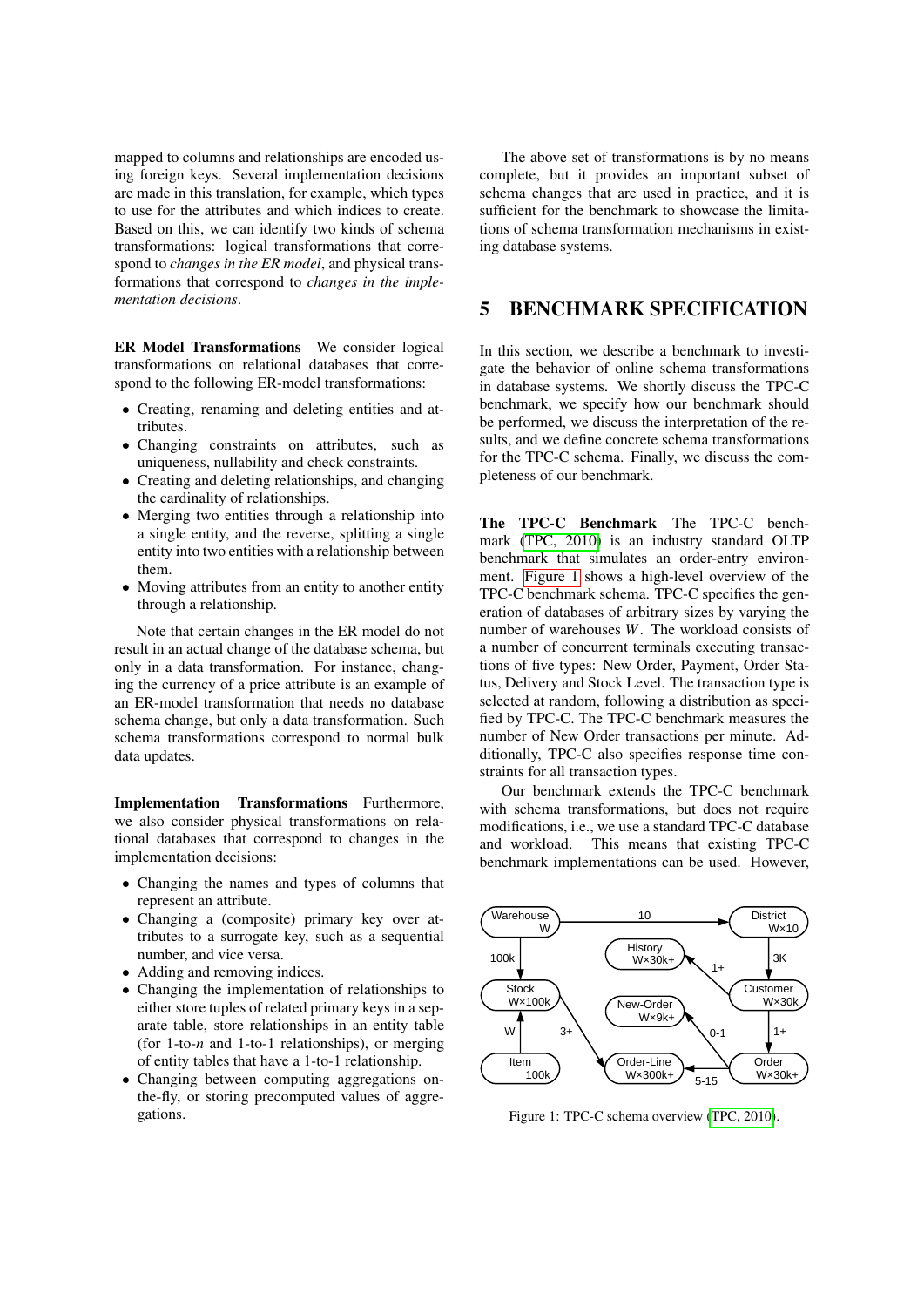we assume that the TPC-C transactions are implemented as stored procedures that can be changed as part of a schema transformation. The TPC-C scaling factor should be chosen such that the impact of a schema transformation are measurable.

Benchmarking Process The execution of a benchmark case is done in multiple phases:

- 1. Setup Create a TPC-C database.
- 2. Preparation If specified by the benchmark case, perform the preparation transformation.
- 3. Intro Start the TPC-C benchmark load, while logging the executed transactions. Wait for 10 minutes before starting the transformation, while measuring the baseline TPC-C performance.
- 4. Transformation Start the execution of the actual transformation, and wait for it to complete. Log the transformation begin and end time.
- 5. Outro Wait for another 10 minutes while measuring the TPC-C performance in the outro phase. Note that on-the-fly schema changes may require more than 10 minutes to complete. In this case, additional time can be added to the outro phase.

After each transaction attempt, the type of transaction, its starting time and its end time are logged. Failed transactions are logged with type ERROR.

Result Analysis As shown in [Figure 2,](#page-10-13) we present the result of a benchmark as a line graph that plots the TPC-C transaction execution rate in time intervals of fixed length. In the graph, we mark the start and commit time of the transformation with vertical lines. Additionally, we plot ERROR transactions in red to detect aborted and failed transactions.

We use these graphs to evaluate the impact of schema transformations. First, we can see the time to commit for the transformation. Second, we can see the effect of the schema transformation on the transaction throughput both during the transformation phase, and during the outro phase. The latter can be used to investigate the performance of on-the-fly schema transformations. Note that we are not interested in the absolute transaction throughput, but only in the relative throughput during the transformation compared to the baseline performance in the intro phase. If a schema change is blocking, we see a throughput of zero. We can determine the total blocking time by computing the cumulative time of the intervals where the throughput is below a certain threshold. Additionally, we can compute the average throughput during time periods to determine the slowdown caused by the schema transformation.

Transformations [Table 1](#page-7-0) and [Table 2](#page-8-0) show the transformations that we have selected for our benchmark. These were chosen as representatives for the transformations identified in [Section 4.](#page-4-0) Like the TPC-C specification, we do not prescribe a specific implementation for the transformations, as we do not want to preclude the use of features provided by the DBMS. We define most schema transformations on the ORDER-LINE table, which is the largest table in a populated TPC-C database. Transformations affecting multiple tables are performed on the ORDER and ORDER-LINE tables. Note that we prefix all column names with the abbreviated table name. For example, OL\_NAME is a column in ORDER-LINE. and O\_NAME is a column in ORDER. Some transformations have a preparation part (presented in *italics*) where the TPC-C schema is transformed prior to the actual transformation that we want to evaluate. For some benchmarks, we use the resulting schema of another benchmark as a starting point. For instance, there is a benchmark where a table is split, which we also use as the preparation phase for a transformation where we rejoin the tables to obtain the original TPC-C schema. Also note that many transformations change the stored procedures, so that the TPC-C benchmark can continue running on the transformed schema. We have divided the benchmark into basic and complex transformations:

- Basic Transformations [Table 1](#page-7-0) shows basic benchmark cases that correspond to the operations provided by the SQL standard, categorized by different types of transformations. These cases are relatively synthetic in nature, and can mainly be used to compare the capabilities of different schema transformation strategies. For most benchmark cases, there are two versions, one that does not affect running transactions, and one that does. The latter have names ending in -sp, and require changing the stored procedures. Note that while creating indices is not technically a schema transformation, it is an important DDL operation.
- Complex Transformations [Table 2](#page-8-0) shows complex benchmark cases, which generally require multiple DDL operations, and involve *UPDATE* statements. If a DBMS can perform these complex cases, it is likely that the basic cases are also covered, as most complex cases overlap with the basic cases. The following list provides a highlevel overview of the transformations:
	- 1. add-column-derived Instead of storing only the total amount of the order, we also want to separately store the sales tax paid on the order. We assume that all previous and new orders have a 21% sales tax.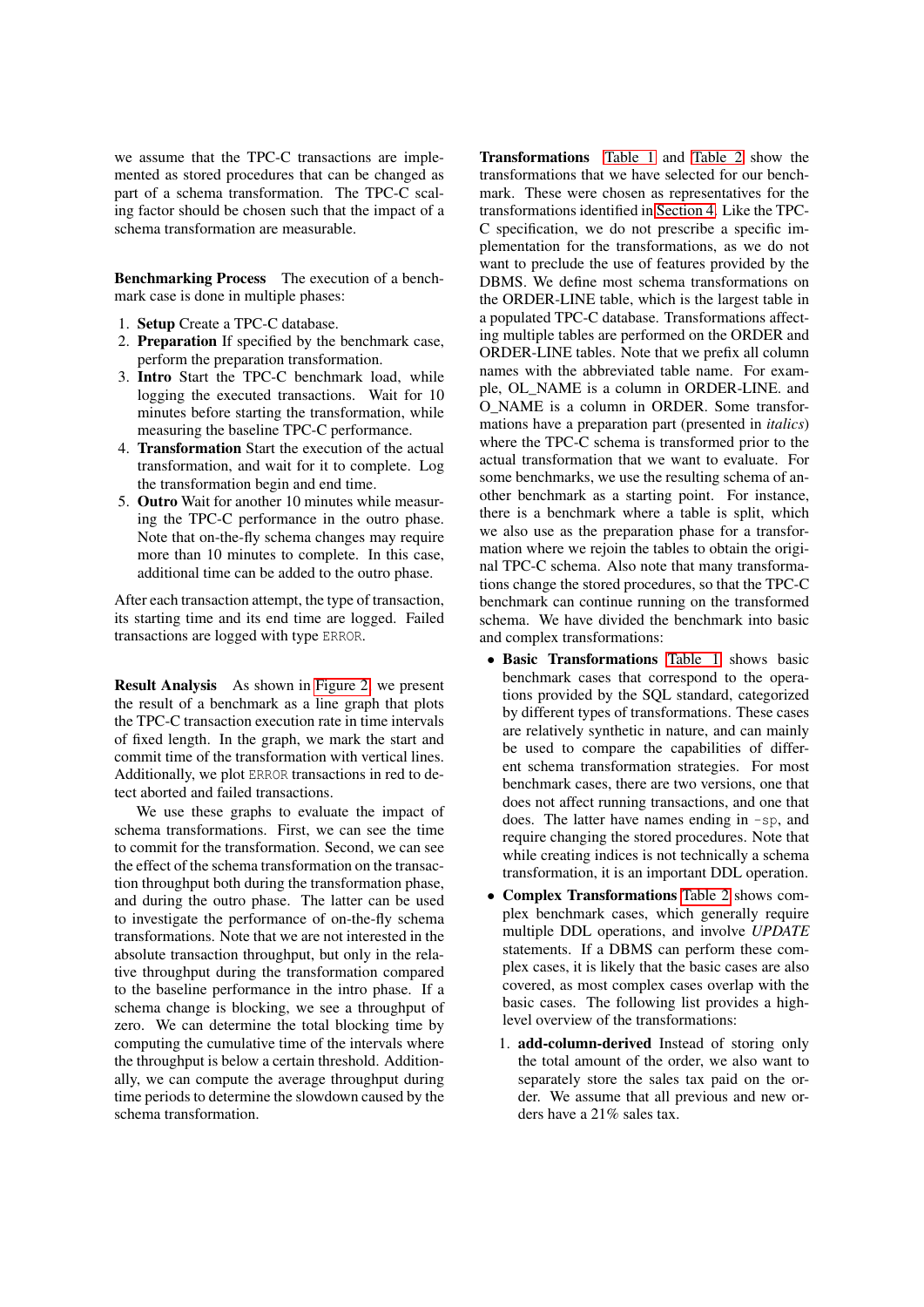<span id="page-7-0"></span>

| Table 1: Basic benchmark cases.   |                                                                                                                                                                                                                                                 |  |
|-----------------------------------|-------------------------------------------------------------------------------------------------------------------------------------------------------------------------------------------------------------------------------------------------|--|
| <b>Relation Transformations</b>   |                                                                                                                                                                                                                                                 |  |
| create-relation                   | Create a new relation TEST.                                                                                                                                                                                                                     |  |
| rename-relation                   | Rename ORDER-LINE to ORDER-LINE-B. Change the stored procedures to use<br>ORDER-LINE-B instead of ORDER-LINE.                                                                                                                                   |  |
| remove-relation                   | Copy ORDER-LINE to ORDER-LINE-B. Drop ORDER-LINE-B.                                                                                                                                                                                             |  |
| remove-relation-sp                | Copy ORDER-LINE to ORDER-LINE-B. Drop ORDER-LINE. Change the stored pro-<br>cedures to use ORDER-LINE-B instead of ORDER-LINE.                                                                                                                  |  |
| <b>Column Transformations</b>     |                                                                                                                                                                                                                                                 |  |
| add-column                        | Create OL_TAX as NULLABLE of the same type as OL_AMOUNT.                                                                                                                                                                                        |  |
| add-column-sp                     | Create OL_TAX as NULLABLE of the same type as OL_AMOUNT. Change the<br>stored procedures to set OL_TAX to OL_AMOUNT $\times$ 0.21 upon insertion.                                                                                               |  |
| add-column-default                | Create OL_TAX as NOT NULL with default value 0 of the same type as<br>OL AMOUNT.                                                                                                                                                                |  |
| add-column-default-sp             | Create OL_TAX as NOT NULL with default value 0 of the same type as<br>OL_AMOUNT. Change the stored procedures to set OL_TAX to OL_AMOUNT $\times$<br>0.21 upon insertion.                                                                       |  |
| rename-column                     | Copy column OL_AMOUNT to OL_AMOUNT_B. Rename column OL_AMOUNT_B<br>to OL AMOUNT C.                                                                                                                                                              |  |
| rename-column-sp                  | Rename column OL_AMOUNT to OL_AMOUNT_B. Change the stored procedures<br>to use OL_AMOUNT_B instead of OL_AMOUNT.                                                                                                                                |  |
| remove-column                     | Copy OL_AMOUNT to OL_AMOUNT_B. Drop OL_AMOUNT_B.                                                                                                                                                                                                |  |
| remove-column-sp                  | Copy OL_AMOUNT to OL_AMOUNT_B. Drop OL_AMOUNT. Change the stored<br>procedures to use OL_AMOUNT_B instead of OL_AMOUNT.                                                                                                                         |  |
| change-type-a                     | Change OL_NUMBER to use a greater range of integers.                                                                                                                                                                                            |  |
| change-type-b                     | OL_DIST_INFO<br>into<br>columns<br>Split<br>OL_DIST_INFO_A<br>two<br>and<br>OL_DIST_INFO_B. Change the stored procedures to split the value for<br>OL_DIST_INFO into two parts upon insertion, and to concatenate the values<br>upon retrieval. |  |
| <b>Index Transformations</b>      |                                                                                                                                                                                                                                                 |  |
| create-index                      | Create an index on OL I ID.                                                                                                                                                                                                                     |  |
| remove-index                      | Execute create-index-a. Drop the index created by create-index.                                                                                                                                                                                 |  |
| <b>Constraint Transformations</b> |                                                                                                                                                                                                                                                 |  |
| create-constraint                 | Create a constraint to validate that $1 \leq O L$ NUMBER $\leq O$ OL CNT.                                                                                                                                                                       |  |
| remove-constraint                 | Execute create-constraint-a. Drop the constraint created by create-constraint.                                                                                                                                                                  |  |
| create-unique                     | Create a column OL_U, and fill this with unique values. Add a uniqueness constraint<br>on OL_U.                                                                                                                                                 |  |
| remove-unique                     | <i>Execute create-unique-a.</i> Drop the uniqueness constraints created by create-unique.                                                                                                                                                       |  |
| Data Transformations              |                                                                                                                                                                                                                                                 |  |
| change-data                       | Set OL_AMOUNT to OL_AMOUNT $\times$ 2.                                                                                                                                                                                                          |  |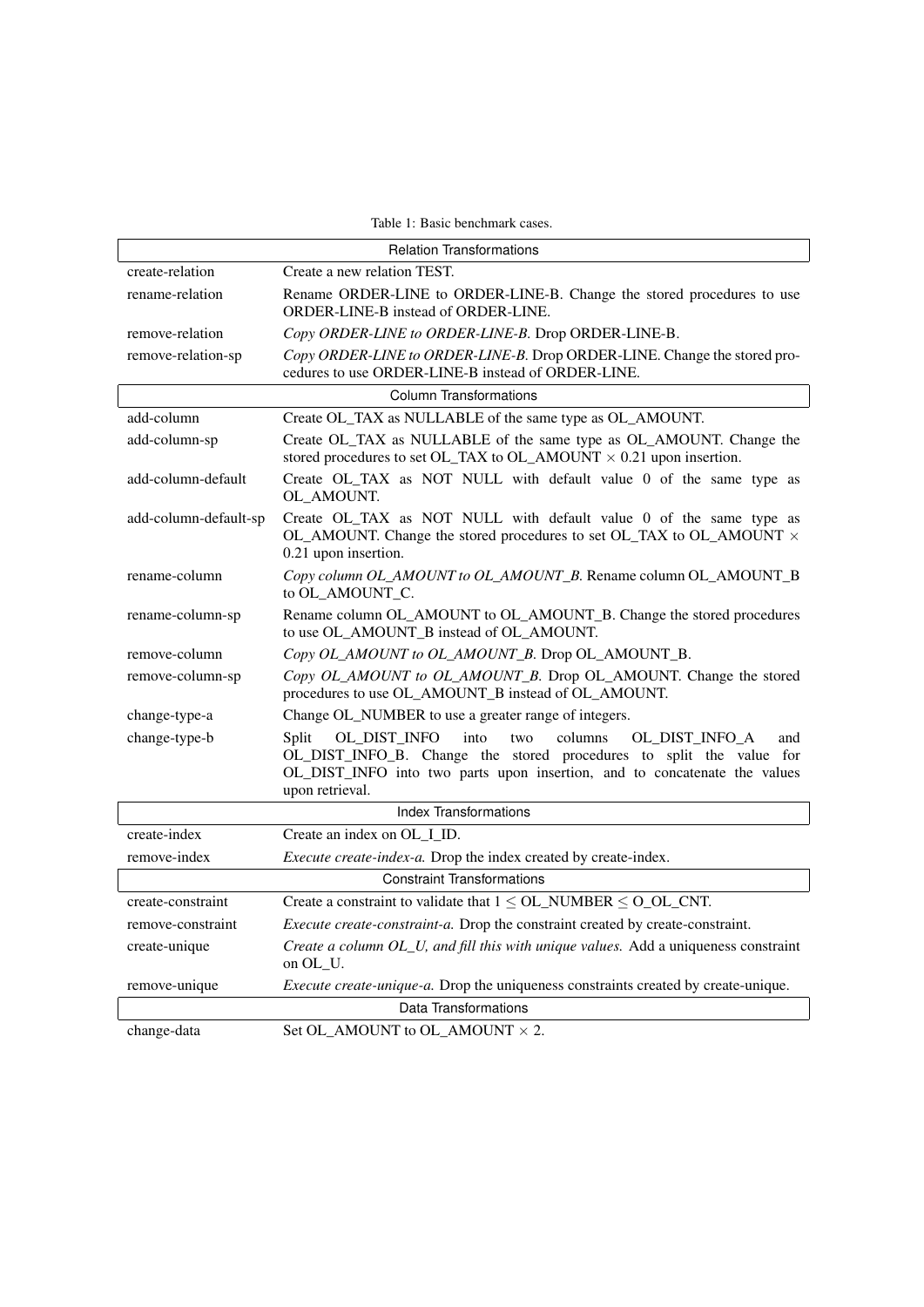<span id="page-8-0"></span>

| Table 2: Complex benchmark cases. |                                                                                                                                                                                                                                                                                                                                                                                                                                                                                                                                                                                                                 |  |
|-----------------------------------|-----------------------------------------------------------------------------------------------------------------------------------------------------------------------------------------------------------------------------------------------------------------------------------------------------------------------------------------------------------------------------------------------------------------------------------------------------------------------------------------------------------------------------------------------------------------------------------------------------------------|--|
| <b>Complex Transformations</b>    |                                                                                                                                                                                                                                                                                                                                                                                                                                                                                                                                                                                                                 |  |
| add-column-derived                | Create OL_TAX as NOT NULL and initial value OL_AMOUNT $\times$ 0.21. Change the<br>stored procedures to set OL_TAX to OL_AMOUNT $\times$ 0.21 upon insertion.                                                                                                                                                                                                                                                                                                                                                                                                                                                   |  |
| change-primary                    | Add a column O_GUID with unique values. Add a column OL_O_GUID, and set its<br>value to the O_GUID of the order corresponding to this order line. Set (OL_O_GUID,<br>OL_O_NUMBER) as the primary key. Drop OL_O_ID, OL_D_ID and OL_W_ID.<br>Add a column NO_O_GUID, and set its value to the O_GUID of the correspond-<br>ing order. Drop NO_O_ID, NO_D_ID and NO_W_ID. Set NO_O_GUID as the pri-<br>mary key. Drop O_ID. Update the stored procedures to use the new structure, change<br>STOCK_LEVEL to select the top 20 rows ordered by O_GUID instead of the condi-<br>tion OL_O_ID $\geq$ (ST_O_ID - 20). |  |
| split-relation                    | Create ORDER-ORDER-LINE with columns OOL_O_ID, OOL_D_ID, OOL_W_ID,<br>OOL_OL_ID and OOL_NUMBER. Create a column OL_ID with unique val-<br>ues as primary key. Insert all tuples (OL_O_ID, OL_D_ID, OL_W_ID, OL_ID,<br>OL_NUMBER) into ORDER_ORDER_LINE. Drop columns OL_O_ID, OL_D_ID,<br>OL_W_ID, OL_ID and OL_NUMBER. Update the stored procedures to use the new<br>structure.                                                                                                                                                                                                                               |  |
| join-relation                     | Execute split-relation.<br>Add columns OL_O_ID, OL_D_ID, OL_W_ID and<br>OL_NUMBER and set their values to the corresponding values in ORDER-ORDER-<br>LINE. Drop OL_ID, and set primary key (OL_O_ID, OL_D_ID, OL_W_ID,<br>OL_NUMBER). Drop relation ORDER-ORDER-LINE. Update the stored procedures<br>to use the original stored procedures.                                                                                                                                                                                                                                                                   |  |
| defactorize                       | Add column OL_CARRIER_ID, and set its value to O_CARRIER_ID of the corre-<br>sponding order. Drop column O_CARRIER_ID. Update the stored procedures to use<br>the new structure.                                                                                                                                                                                                                                                                                                                                                                                                                                |  |
| factorize                         | Add column O_CARRIER_ID, and set its value to<br>Execute defactorize.<br>OL_CARRIER_ID for the corresponding order line where OL_NUMBER = 1. Drop<br>column OL_CARRIER_ID. Update the stored procedures to use the original stored<br>procedures.                                                                                                                                                                                                                                                                                                                                                               |  |
| factorize-boolean                 | Add boolean column O_IS_NEW and set its value to true if NEW-ORDER contains<br>the corresponding order, otherwise set it to false. Drop relation NEW-ORDER. Update<br>the stored procedures to use the new structure.                                                                                                                                                                                                                                                                                                                                                                                           |  |
| defactorize-boolean               | Execute factorize-boolean. Create table NEW-ORDER as original. Insert the pri-<br>mary key of all orders into NEW-ORDER where O_IS_NEW = true. Drop column<br>O_IS_NEW. Update the stored procedures to use the original stored procedures.                                                                                                                                                                                                                                                                                                                                                                     |  |
| precompute-aggregate              | Add column O_TOTAL_AMOUNT and set its value to the sum of OL_AMOUNT<br>of the corresponding order lines.<br>Update the stored procedures to update<br>O_TOTAL_AMOUNT when inserting order lines, and to use O_TOTAL_AMOUNT<br>instead of computing the aggregate.                                                                                                                                                                                                                                                                                                                                               |  |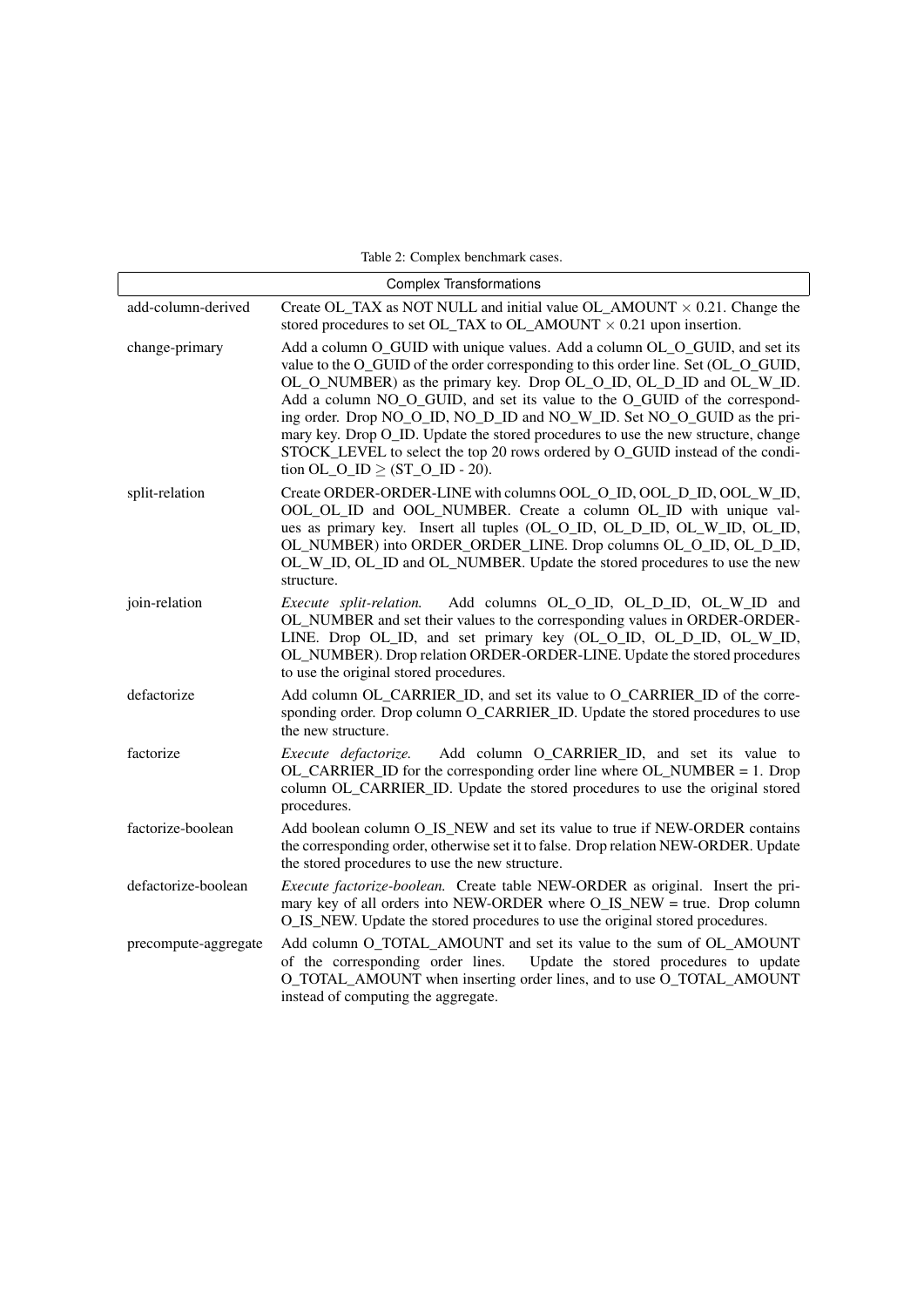- 2. change-primary In the original TPC-C benchmark, each warehouse maintains a separate order counter, so that orders from different warehouses share the same key space. In this benchmark, we change orders to have a globally unique order identifier. We also change all order lines to refer to this new identifier.
- 3. split-relation We want to store the relation between ORDER and ORDER-LINE in a separate table ORDER-ORDER-LINE, and use a surrogate key for ORDER-LINES.
- 4. join-relation We perform split-relation in reverse, i.e., we take the resulting schema of splitrelation, and transform this back to the original TPC-C schema.
- 5. defactorize Instead of allowing only a single carrier for an order, we want the ability to have multiple carriers. To do this, we store the carrier per order line instead of per order.
- 6. factorize We perform the inverse operation of defactorize. Instead of a carrier per order line, we want only a single carrier for every order. We take the carrier of the first order line as the carrier for the order.
- 7. factorize-boolean Instead of using the NEW-ORDER table to mark orders as being new, we store this using a boolean field in ORDER.
- 8. defactorize-boolean We perform the reverse transformation of factorize-boolean.
- 9. precompute-aggregate Instead of computing the total amount of an order dynamically, we want to precompute this value and store it in the ORDER table.

Discussion We now briefly discuss the completeness of our benchmark with regard to our criteria, and we discuss the correctness and accuracy of results obtained using our benchmark.

With regard to our criteria on functionality, our benchmark evaluates the expressivity of schema transformation mechanisms in the sense that it covers basic DDL operations, and the complex transformations as discussed in [Section 4.](#page-4-0) The ability to perform application migration is only covered in the sense that stored procedures can be updated. More complex migration approaches such as schema versioning are not covered. Our criteria specify that transformations should be specified declaratively, but an implementation of our benchmark does not have to adhere to this. It is up to the implementor to evaluate this aspect. For the correctness of benchmark results, we assume that all transformations are implemented correctly, that the data is transformed correctly, and that the ACID guarantees are satisfied.

With regard to our performance criteria, our benchmark measures throughput, blocking and aborts of the TPC-C transactions. Moreover, we measure the time to commit of schema transformations, and we can detect whether schema transformations abort. Our benchmark does not cover the impact of recovery in case of system failure, and it does not cover memory consumption of schema transformations. However, our benchmark could be extended to cover these cases. Finally, note that for accurate results, a sufficiently large TPC-C instance should be used to show the impact of the schema transformations. Moreover, the database should be given sufficient time to warm up, and no background tasks should be running.

# <span id="page-9-0"></span>6 IMPLEMENTATION AND RESULTS

As the main topic of this paper is the presentation of the benchmark, an in depth analysis of our experimental results is outside the scope of this paper. However, in this section we briefly discuss our implementation of the benchmark, and provide example results. A detailed analysis of our experimental results can be found in our technical report [\(Wevers et al., 2014\)](#page-10-14).

We have implemented benchmark scripts for PostgreSQL and MySQL, which can be accessed from our website<sup>[5](#page-9-1)</sup>. We use the TPC-C implementation Hammer $DB^6$  $DB^6$  to create the TPC-C database and to provide stored procedures. We generate one TPC-C database for each DBMS, which we backup once, and then restore in the setup phase of every experiment. Before starting the introduction phase of the experiment, we let the TPC-C benchmark run for ten seconds, as to give the DBMS some time to warm up. Finally, to generate load on the system, and to measure the TPC-C performance, HammerDB provides a driver script. However, as this script does not perform logging of transactions, we have ported the script to Java and we have added logging facilities.

[Figure 2](#page-10-13) shows typical results for PostgreSQL and MySQL for the complex transformation cases. While PostgreSQL supports transactional DDL and can perform many DDL operations instantaneously, the DDL operations do still take a full table lock, which persist during the transaction. Moreover, bulk UPDATE statements also take a full table lock, and can take a long time to complete. The effect is that the TPC-C workload is completely blocked. In contrast to PostgreSQL, MySQL cannot perform DDL operations in-

<span id="page-9-2"></span><span id="page-9-1"></span><sup>5</sup>[wwwhome.ewi.utwente.nl/](#page-0-0)∼weversl2/?page=ost <sup>6</sup><hammerora.sourceforge.net>